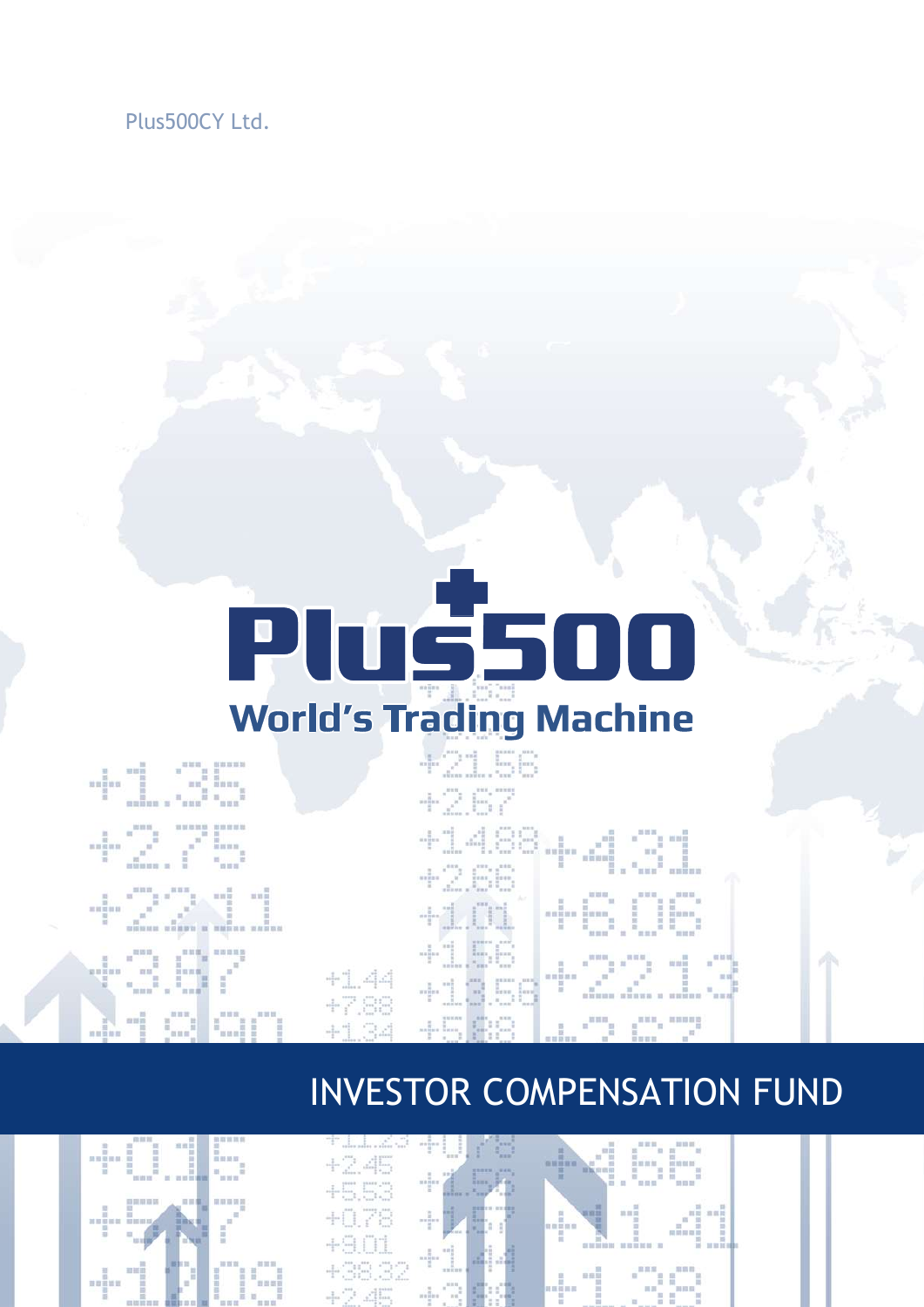#### 1. General

Plus500CY Ltd (hereinafter, the "Company") is a member of the Investor Compensation Fund ("ICF") for the Clients of Cyprus Investment Firms ("CIFs"), under the Provision of Investment Services, the Exercise of Investment Activities, the Operation of Regulated Markets and Other Related Matters Law 144(I)/2007, as subsequently amended from time to time ("the Law").

#### 2. Objective

The objective of the ICF is to secure claims of the covered Clients against members of the ICF, through the payment of compensation in cases where the member concerned is unable, due to its financial circumstances and when no realistic prospect of improvement in the above circumstances in the near future seems possible. The ICF compensates the covered Clients for claims arising from the covered services provided by its members, as long as failure by the member of the ICF to fulfil its obligations has been ascertained, in accordance with the terms and procedure defined in the Law, notwithstanding a relevant obligation by the member of the ICF in accordance with the legislation and the terms which govern its agreement with the covered Client and regardless of whether the said obligation of the member of the ICF is based on the agreement or on wrongdoing.

#### 3. Covered Services

Covered services of the Company are the investment services of:

- (a) Reception and transmission of orders in relation to one or more of the Financial Instruments.
- (b) Execution of orders on behalf of Clients.
- (c) Dealing on own account.

And the following Ancillary Services:

- (a) Safekeeping and administration of Financial Instruments for the account of Clients, including custodianship and related services such as cash/collateral management.
- (b) Foreign exchange services where these services are connected to the provision of investment services.

#### 4. Covered Clients

The ICF covers Retail Clients of the Company. It does not cover Professional Clients and Eligible Counterparties. For more details see paragraph 5 below.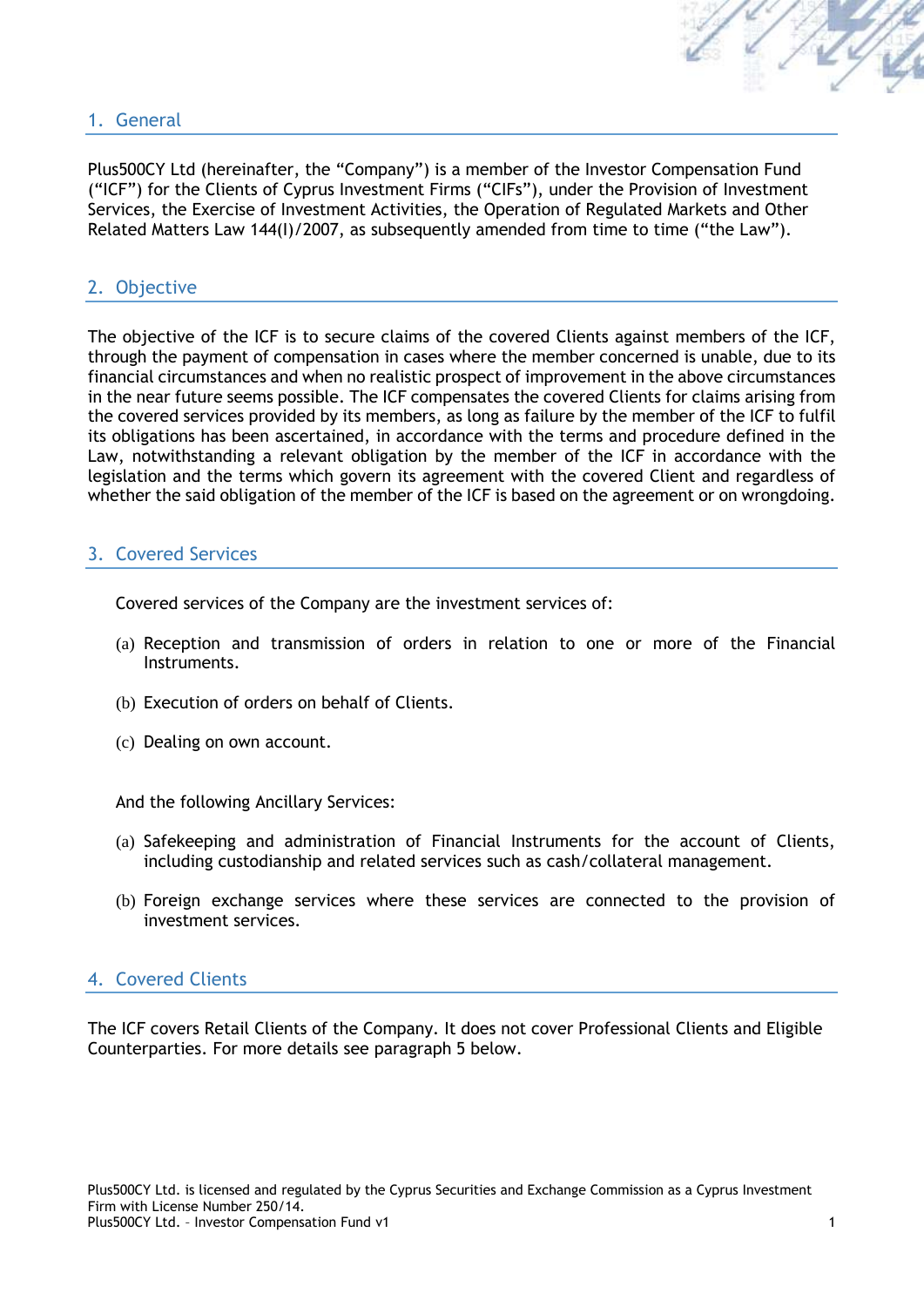

#### 5. Non-Covered Clients

- 5.1. The ICF shall pay no compensation to individuals against whom criminal proceedings under the provisions of the Prevention and Suppression of the Legalization of Proceeds from Criminal Activities Law of 2007, as amended or replaced, are pending.
- 5.2. Under Applicable Regulations, the ICF does not compensate the following investor categories:
	- (a) The following categories of institutional and professional investors:
		- Investment Firms (IFs).
		- Legal entities associated with the Company and, in general, belonging to the same group of companies.
		- Banks.
		- Cooperative credit institutions.
		- Insurance companies.
		- Collective investment organizations in transferable securities and their management companies.
		- Social insurance institutions and funds.
		- Investors characterized by the Company as professionals, upon their request.
	- (b) States and supranational organizations.
	- (c) Central, federal, confederate, regional and local administrative authorities.
	- (d) Enterprises associated with the Company.
	- (e) Managerial and administration staff of the Company.
	- (f) Shareholders of the Company whose participation directly or indirectly in the capital of the Company amounts to at least 5% of its share capital, or its partners who are personally liable for the obligations of the Company, as well as persons responsible for the carrying out of the financial audit of the Company as provided by the Law, such as qualified auditors.
	- (g) Investors having in enterprises connected with the Company and, in general, of the group of companies, to which the Company belongs, positions or duties corresponding to the ones listed in sub-paragraphs (e) and (f) of this paragraph.
	- (h) Second-degree relatives and spouses of the persons listed in sub-paragraphs (e), (f) and (g) of this paragraph as well as third parties acting for the account of these persons.
	- (i) Apart from investors convicted of a criminal offence pursuant to the Prevention and Suppression of Money Laundering Activities Law of 2007, as amended or replaced, investors-Clients of the Company responsible for facts pertaining to the Company that have caused its financial difficulties or have contributed to the worsening of its financial situation or which have profited from these facts.
	- (j) Investors in the form of a company which, due to its size, is not allowed to draw a summary balance sheet in accordance with the Companies Law or a corresponding law of a Member Stateof the European Union.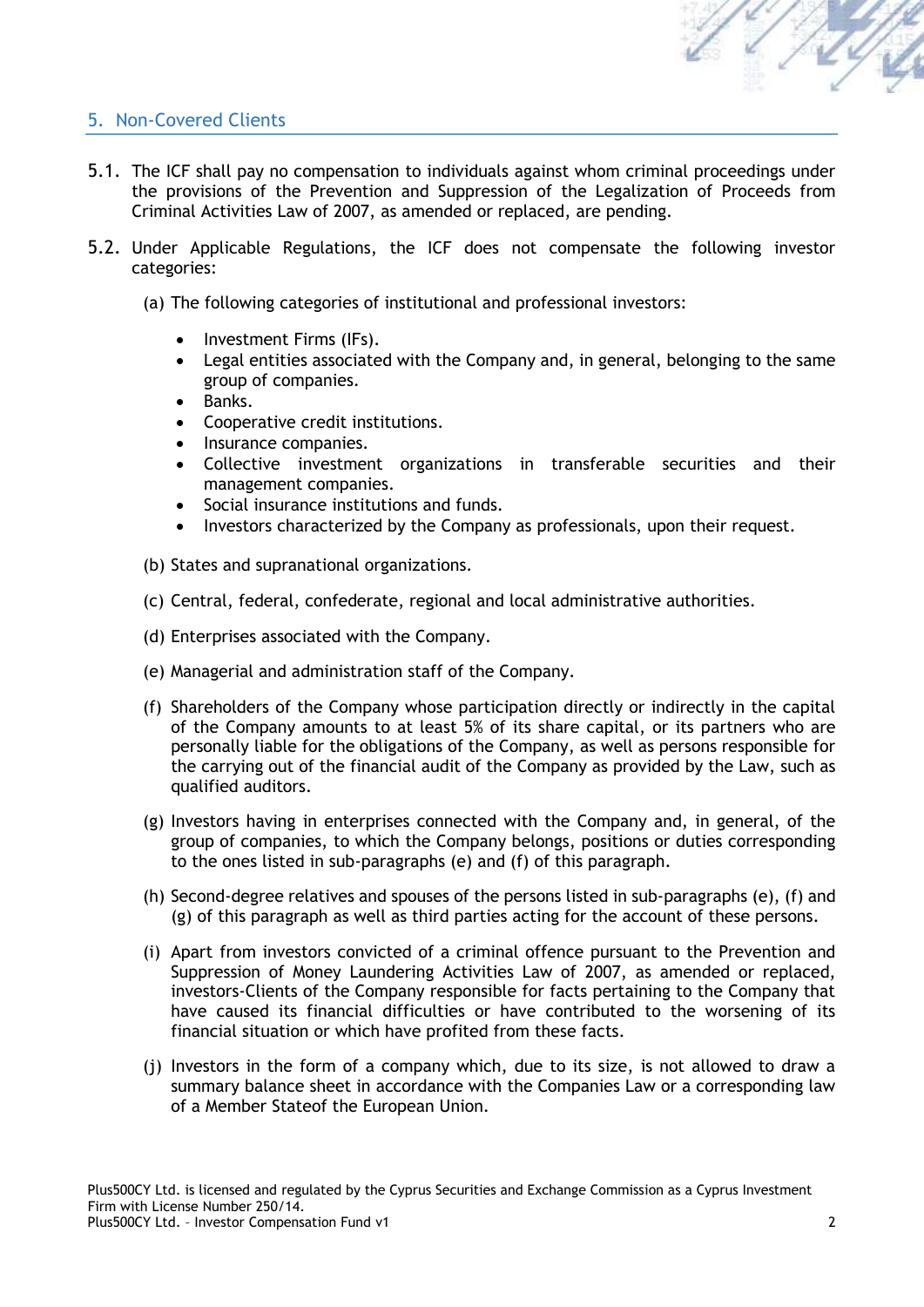

5.3. In the cases of sub-paragraphs (e), (f), (g) and (h) of paragraph 5.2., the ICF suspends the payment of compensation informing the interested parties accordingly, until it reaches a final decision as to whether such cases apply.

#### 6. Compensation Payment Process

- 6.1. The ICF compensates the covered Clients for claims arising from the covered services provided by the Company, when failure by the Company to fulfil its obligations has been ascertained (see also paragraphs 6.2., 6.3. and 6.4. below).
- 6.2. To return Client fund to its covered Clients which are held by the Company indirectly in the framework of the provision by the Company to the said Clients of covered services, and which the latter requested the Company to return, in exercise of their relevant right;
- 6.3. The ICF initiates the compensation payment process in one of the following situations:
	- (a) The Cyprus Securities and Exchange Commission (CySEC) has determined by resolution that that the Company is unable to meet such of its duties as arise from its Clients' claims in connection with the investment services it has provided, as long as such inability is directly related to its financial circumstances with respect to which no realistic prospect of improvement in the near future seems foreseeable, and has issued its decision on the commencement of the compensation payment procedure by the ICF as well as has published the said decision in the Official Gazette of the Republic of Cyprus as well as on its website on the Internet.

CySEC can issue such decision when at least one of the following preconditions is fulfilled:

- (i) The Company submits to the ICF or to CySEC a written statement declaring its failure to fulfil its obligations towards its Clients; or
- (ii) The Company files an application for liquidation in accordance with the provisions of Part V of the Companies Law of Cyprus; or
- (iii) CySEC has revoked or suspended the Company's authorization to provide investment services and ascertains that the Company is not expected to be in a position to fulfil its obligations toward its Clients in the near future, for reasons which do not concern a temporary lack of liquidity which can be dealt with immediately.
- (b) A judicial authority has, on reasonable grounds directly related to the financial circumstances of the Company, issued a ruling which has the effect of suspending the investors' ability to lodge claims against it.
- 6.4. Upon issuance of a decision to initiate the compensation payment process by a Court or by CySEC, the ICF publishes, in at least three (3) newspapers of national coverage, an invitation to the covered Clients to make their claims against the Company. The invitation outlines the procedure for submission of the relevant compensation applications, including the deadline for submission and the content of such applications.
- 6.5. The compensation applications of covered Clients with which they make their claims against the Company are submitted to the ICF in writing and must include:
	- (i) The name of the claimant-Client;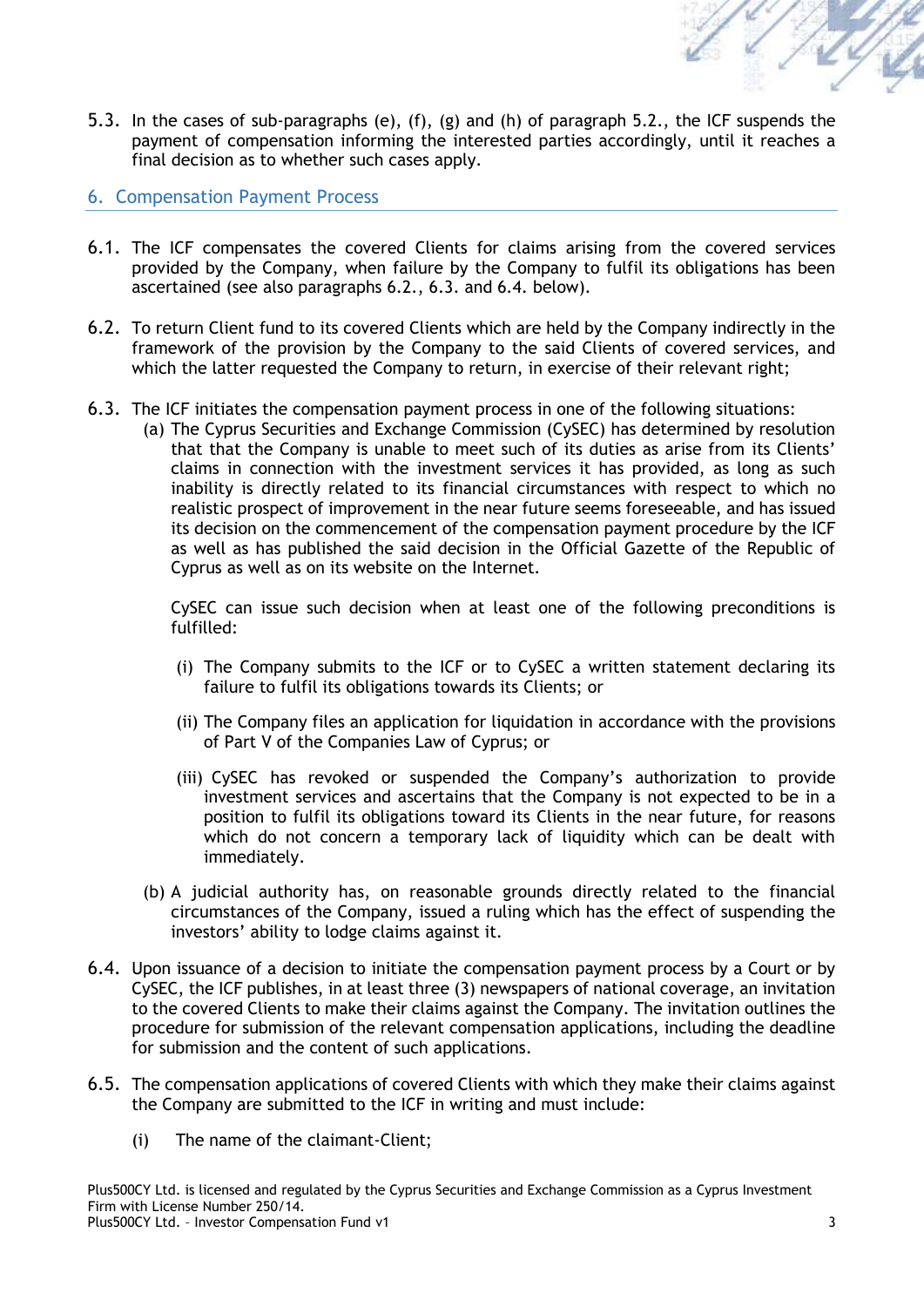

- (ii) The address, telephone and fax numbers as well as any email address of the claimant-Client;
- (iii) The Client code that the claimant-Client had with the Company;
- (iv) The particulars of the covered services agreement between the ICF and the claimant-Client;
- (v) The type and amount of the alleged claims of the claimant-Client;
- (vi) The exposition of the particulars from which the alleged claims of the claimant-Client and their amount are delivered;
- (vii) Any other information the ICF might or will request.
- 6.6. Upon submission of the compensation applications, the Administrative Committee of the ICF has control especially if:
	- (i) The claimant-Client falls within the category of covered Clients;
	- (ii) The application was timely submitted;
	- (iii) The claimant-Client is not convicted of a criminal offence pursuant to the Prevention and Suppression of Money Laundering Activities Law of 2007, as amended or replaced;
	- (iv) The conditions for the valid submission of compensation applications are fulfilled.
- 6.7. The Administrative Committee rejects the compensation application in case the claimant-Client does not fulfil the conditions referred to in paragraph 6.6. above, or if at the Administrative Committee's discretion, at least one of the following reasons exists:
	- (i) The claimant-Client used fraudulent means in order to secure the payment of compensation by the ICF, especially if it knowingly submitted false evidence;
	- (ii) The damage suffered by the claimant substantially derived from concurrent negligence or offence on its behalf in relation to the damage it suffered and to its underlying cause.
- 6.8. Upon completion of the valuation, the ICF:
	- (i) Issues minutes listing the Clients of the Company which are compensation beneficiaries along with the amount of money each one of them is entitled to receive, and, communicates it to CySEC and the Company within five (5) working days from its issue; and
	- (ii) Communicates to each affected Client its finding no later than fifteen (15) days from the issue of the aforementioned minutes determining the total compensation amount this Client is entitled to receive.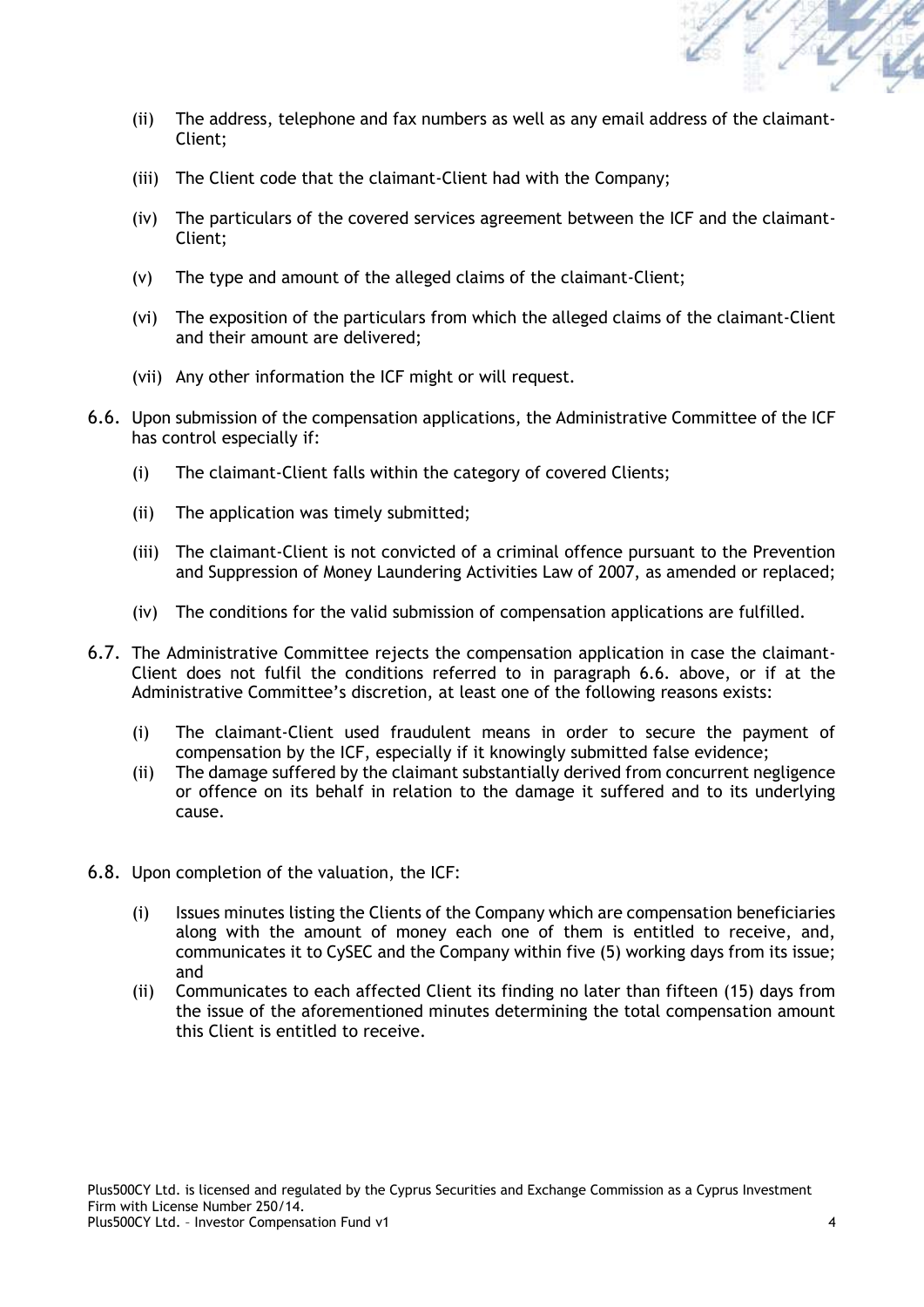

#### 7. Amount of Compensation

- 7.1. The amount of compensation payable to each covered Client is calculated in accordance with the legal and contractual terms governing the relation of the covered Client with the Company, subject to the rules of setoff applied for the calculation of the claims between the covered Client and the Company.
- 7.2. The calculation of the payable compensation derives from the sum of total established claims of the covered Client against the Company, arising from all covered services provided by the Company and regardless of the number of accounts of which the customer is a beneficiary, the currency and place of provision of these services.
- 7.3. The total payable compensation to each covered Client of the Company may not exceed the amount of twenty thousand Euros (EUR 20,000), irrespective of the number of accounts held, currency and place of offering the investment service.
- 7.4. In the case whereby beneficiaries of a joint account of the Company are in their majority covered Clients:
	- (a) the maximum amount payable to all co-beneficiaries of the account comes up to the amount of twenty thousand Euros (EUR 20,000); and
	- (b) the compensation is fixed on the whole for all co-beneficiaries of the joint account and is divided amongst them, in the way determined in the agreement between the cobeneficiaries and the Company; otherwise, in the absence of such agreement, it is divided equally amongst them.